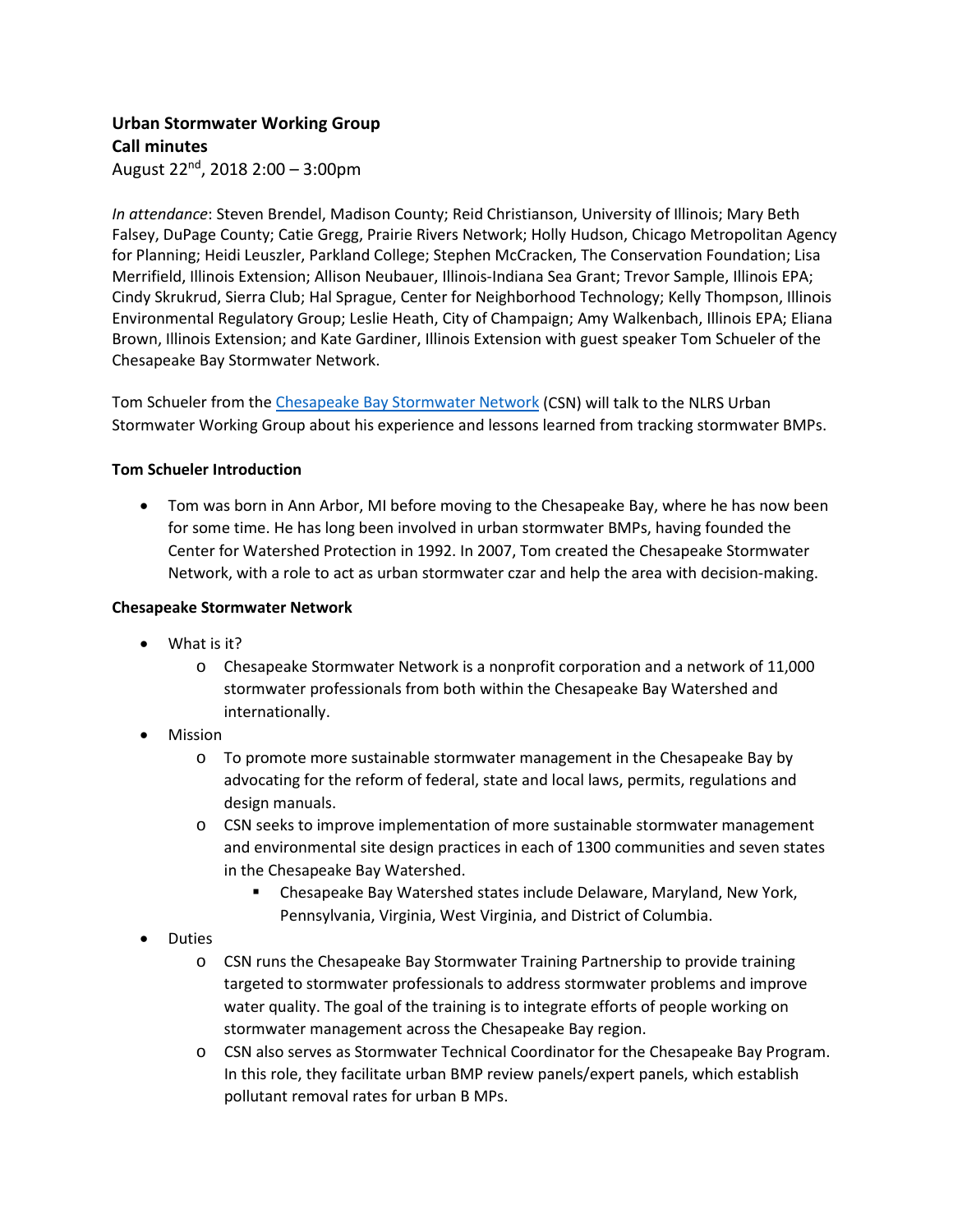- Process
	- o Involves expert panel review process (researchers, managers, etc.) which evaluates BMP technologies (major and "boutique"). 8-10 experts review known literature and assess quality of the literature. It's not uncommon to review 80-100 scientific papers and reports. Due to this large workload, it takes about 12-15 months to reach consensus.
	- o Once scientists and practitioners come to consensus, there's a second process where bureaucrats at state and fede4ral level make sure BMP recommendations are consistent and can be evaluated in the context of the Bay Watershed model.
- Panel Results
	- o Recommendation of N and P removal rates.
	- o Outline specific information that needs to be reported.
	- o Recommendations on science that's still needed.
- Challenges
	- o Most MS4s don't have effective BMP reporting or a way to evaluate systems in place.
	- o CSN has a policy of BMP verification that requires field inspection. They developed resources such as Rapid Visual Indicators to help with this.

## **Questions:**

- Reid Christianson: There are lots of BMPs and a need for a unified reporting structure. Since there are so many things on the ground, there is a strong need for generalizations.
	- o Tom Schueler: There was concern about the privacy of farmers.
	- o Tom Schueler: Yes, there are two types of people, lumpers and splitters, and tracking at the scale needed in the Chesapeake Bay Watershed requires substantial lumping. There could be simplifications on the existing list of BMPs.
- Holly Hudson: You mentioned one of your boutique BMPs that may have limited application are filter strips. Are you thinking of those in an urban setting?
	- o Tom Schueler: Yes, on the urban side, filter strips have been shown to be a fairly ineffective urban stormwater practice in terms of failure rate over time and shortcircuiting in our area. One of the most challenging panels I worked with was street sweeping; it went on for almost 3 years. Half the people think street sweepers are incredibly effective and half think they are not – the science can be interpreted both ways.
- Reid Christianson: Do you see any components of Chesapeake Bay Program process that could get pulled over to Midwestern states?
	- o Tom Schueler: On the urban side, most removal rates are portable to most Midwestern states (differences are in upper Midwest glaciated areas). Rainfall rates and soil types are similar. Impervious cover drives the bus on this issue. Step one would be determining how much money you have for BMP evaluation. If not much, borrow from CSN – particularly the 10-20 most common BMPs. An expert panel costs \$100-150K. Ours used a consensus decision making which prolongs the process. These panels are conservative by nature.
- Reid Christianson: There is also a discrepancy between the loads on paper and what is happening to receiving water bodies. You've worked on that, haven't you?